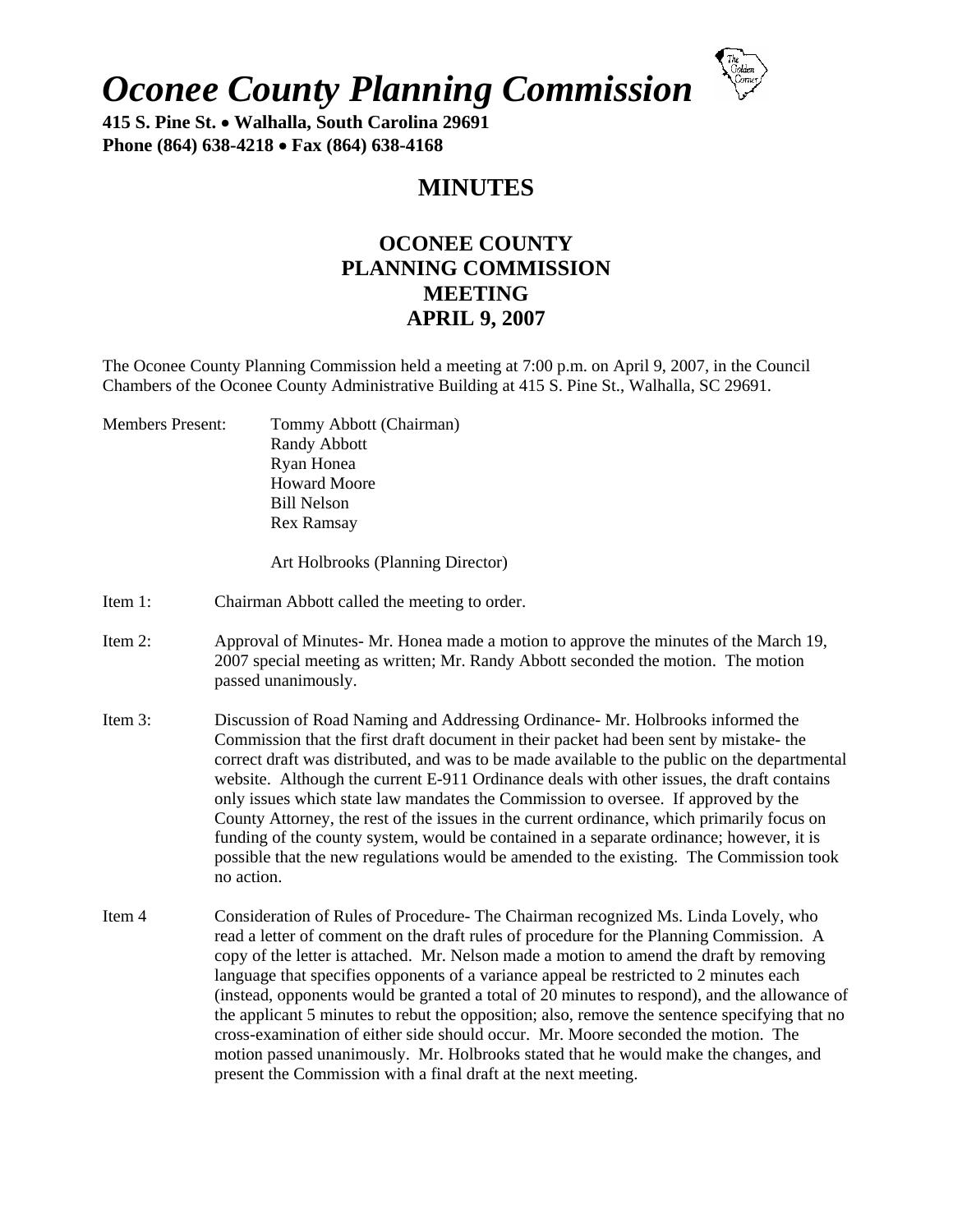- Item 5: Old Business- Mr. Holbrooks reminded the Commission about the upcoming presentation to County Council on April  $17<sup>th</sup>$  on the Commission report to Council on the milestones, expected needs and timeline for creating a zoning program.
- Item 6: New Business- None
- Item 7: Public Comment- Mr. Bill Graham stated his appreciation for the Commission simplifying the draft rules of procedure, and asked about what variances the Commission would hear. Mr. Holbrooks replied that under state law, the Commission hears subdivision related variances.

Linda Lovely- Expressed thanks to the Commission for letting he read her letter, and for the Commission's review of the variance section of the rules of procedure.

Steve McCloud- Thanked Commission for their openness and letting public provide input.

Susie Cornelius- Stated concern about using fire district boundaries for zoning district lines, and urged the Commission to keep the fire fighters informed on any proposed changes. Mr. Holbrooks explained that any proposed changes would be reviewed by the fire chiefs. He also stated that, while the zoning districts would be based on the fire district boundaries, there may be areas in which the two could not be exact.

B.J. Littleton- Stated that the limit on 3 minutes of comment is bad; and also stated his concern about attempting to adopt official fire district boundaries.

Item 8: The meeting was adjourned.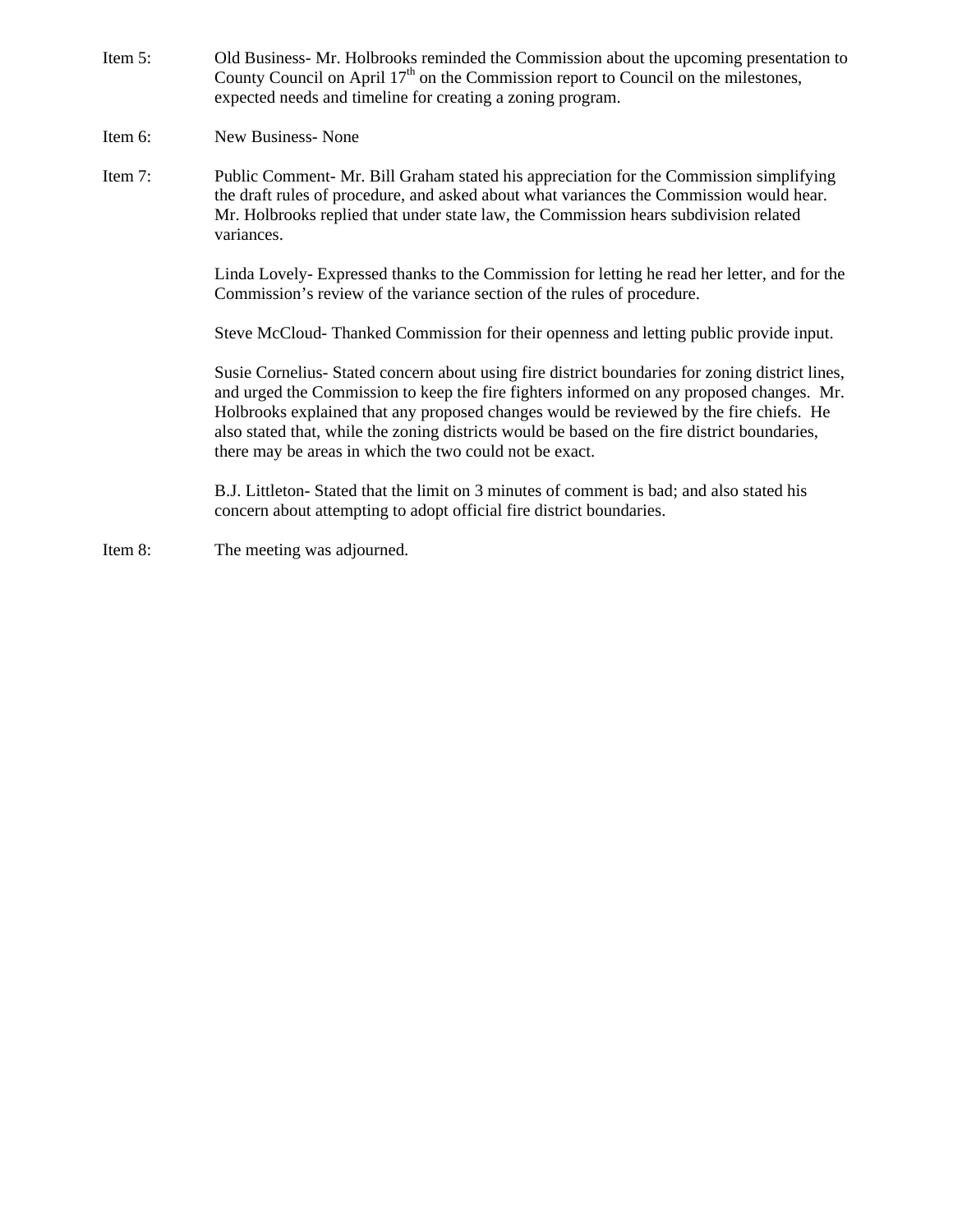## **Advocates for Quality Development, Inc. P.O. Box 8115 Seneca, SC 29678 www.keowee4quality.com**

April 9, 2007

To: Oconee County Planning Department Oconee County Planning Commission

RE: Concerns regarding Draft of Planning Commission Rules of Procedure

Gentlemen:

On September 12, 2006, Advocates for Quality Development (AQD) wrote the Oconee County Administrator and the Oconee County Planning Director with suggestions for implementing a consistent and fair variance application review process that would allow all interested parties to have an equal opportunity to provide the Planning Commission with arguments pro and con whenever a party requests a variance to any of the County's Land Use Regulations.

We appreciate your work in preparing a draft document for such a review procedure and believe it is a major step forward. However, we still believe some modifications are needed to create a defensible and consistent procedure. We would like the opportunity to present our views before any vote is taken at the April 9 meeting.

By its very nature, a request for a "variance" indicates that the applicant is asking permission to do something that County regulations would not normally allow. Therefore, it only seems reasonable that property owners and citizens in the County who oppose the granting of this special privilege should have an opportunity that is at least equal to the applicant's to be heard by the Commission.

However, the proposed rules strongly favor the applicant. Article IV does not appear to require a published explanation as to the nature of the variance request. Nor does it define in any way what constitutes "adjacent property owners". This has the potential to leave interested parties in the dark.

Furthermore, the applicant is given twenty minutes to present his case, while each individual opponent is given only two minutes. Given this rule, if five adjacent property owners objected, they would have just 10 minutes to speak. Furthermore, the applicant is allowed to rebut anything the opponents say. Yet the opponents are not offered a counter- rebuttal. In effect, the applicant is given the opening and closing statements.

Timing is another problem. The draft document does not seem to require the applicant to provide any documentation and arguments for the variance in advance of the hearing. This does not allow the opposition to study the merits of the applicant's arguments and time to gather and provide relevant evidence to refute any claims.

Research of variance hearing procedures in other South Carolina communities suggest the following additions would be appropriate:

• Applicant's reasons for the appeal and any supporting documentation must be made available to the public at the Planning Department Offices and on its web site at least 15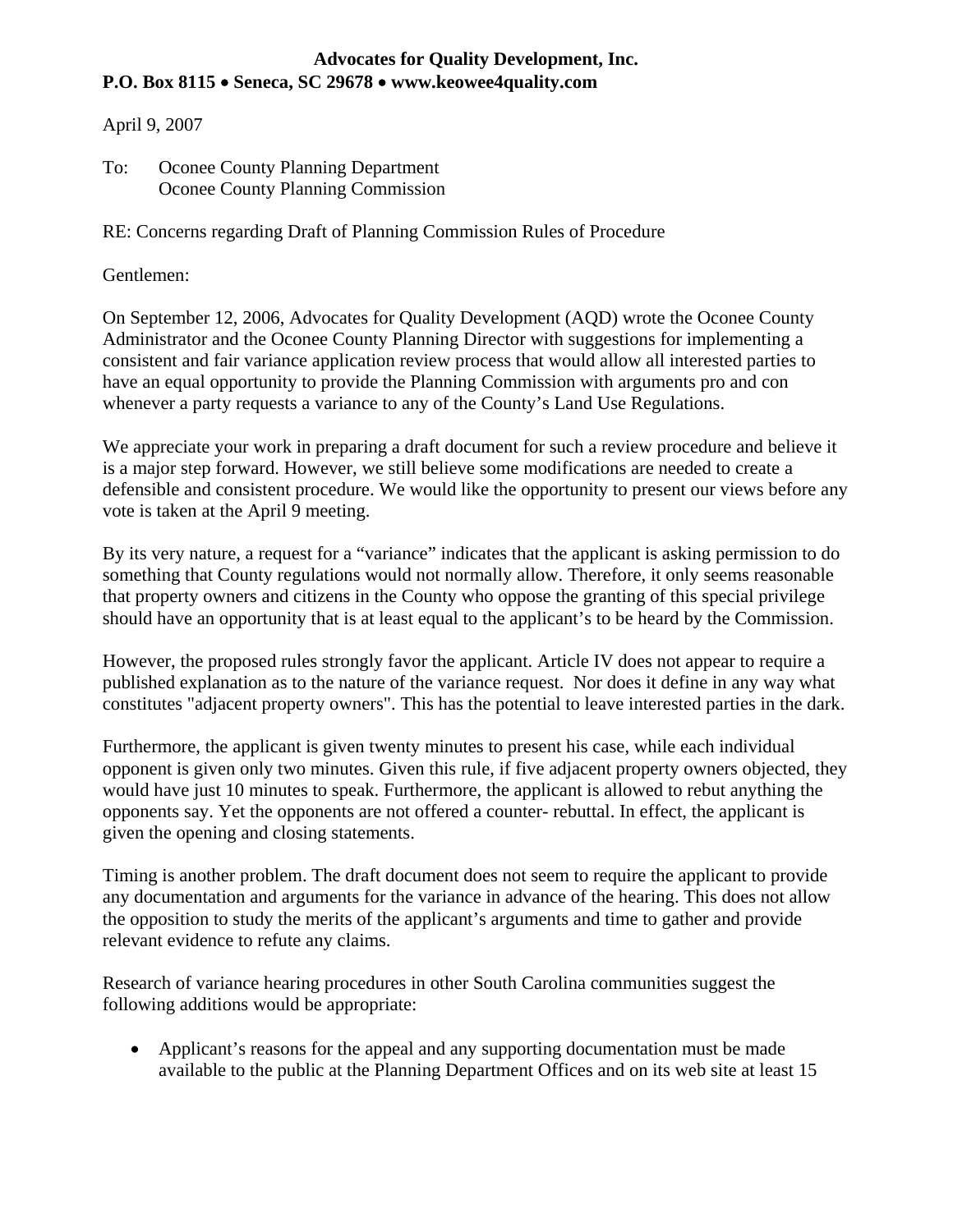days prior to the hearing and at least seven days before any deadline for opposing parties to be placed on the agenda.

- A notice of the variance hearing must be published in a general circulation newspaper no less than 30 days prior to the hearing.
- After applicant is given the opportunity to rebut any challenges by the opposition. The opposing parties will be given equal time for a counter-rebuttal.
- Parties opposing the application will be given twenty minutes to present their case. The organizations and individuals who sign up to speak may aggregate their time however they wish.
- After a decision is made, all affected parties should be notified and given a specific time period to appeal the decision with procedures and time limits clearly outlined. If a Zoning Board of Appeals heard variance requests, there would be an Appeals Board with quasijudicial status. Is there no appeal option here?

For variances sought in relation to Section 6.7.14 Impact on Existing Road System, the applicant should be asked to provide the following documentation when submitting a variance request:

- A requirement that the applicant complete a traffic study documenting how the proposed development would increase trips-per-day on the impacted road(s).
- The applicant should document the percentage increase in traffic and the number of dwellings and yet-to-be-built lots that would be affected if the variance were granted.
- The County Roads Department should be asked to provide an independent assessment of the road's safe capacity versus the capacity it would be expected to carry if the variance were granted.
- The County Fire Chief should be asked to provide an independent assessment of fire safety issues that might exist if the variance were granted.
- The applicant should provide documentation that he has made every effort to acquire the right-of-way necessary to widen the road to safe standards.
- The applicant should explain why he cannot adjust his plan to ensure the road meets safe standards.

To streamline administration, you might consider developing Variance Request Forms to be completed by any applicant prior to scheduling a hearing. Samples of such documents are available at the following web link:

[http://www.co.beaufort.sc.us/Public\\_info\\_officer/Comp\\_Plan\\_Docs/ComprehensivePlanningManu](http://www.co.beaufort.sc.us/Public_info_officer/Comp_Plan_Docs/ComprehensivePlanningManualforLocalGovernments-2001.pdf) [alforLocalGovernments-2001.pdf](http://www.co.beaufort.sc.us/Public_info_officer/Comp_Plan_Docs/ComprehensivePlanningManualforLocalGovernments-2001.pdf) 

This guide includes information on Standards for Granting Variances, Procedures for Appeal and various checklists. It also is written in an easy-to-understand manner and might be an excellent resource for Oconee County employees and officials on a variety of planning, land use and zoning issues.